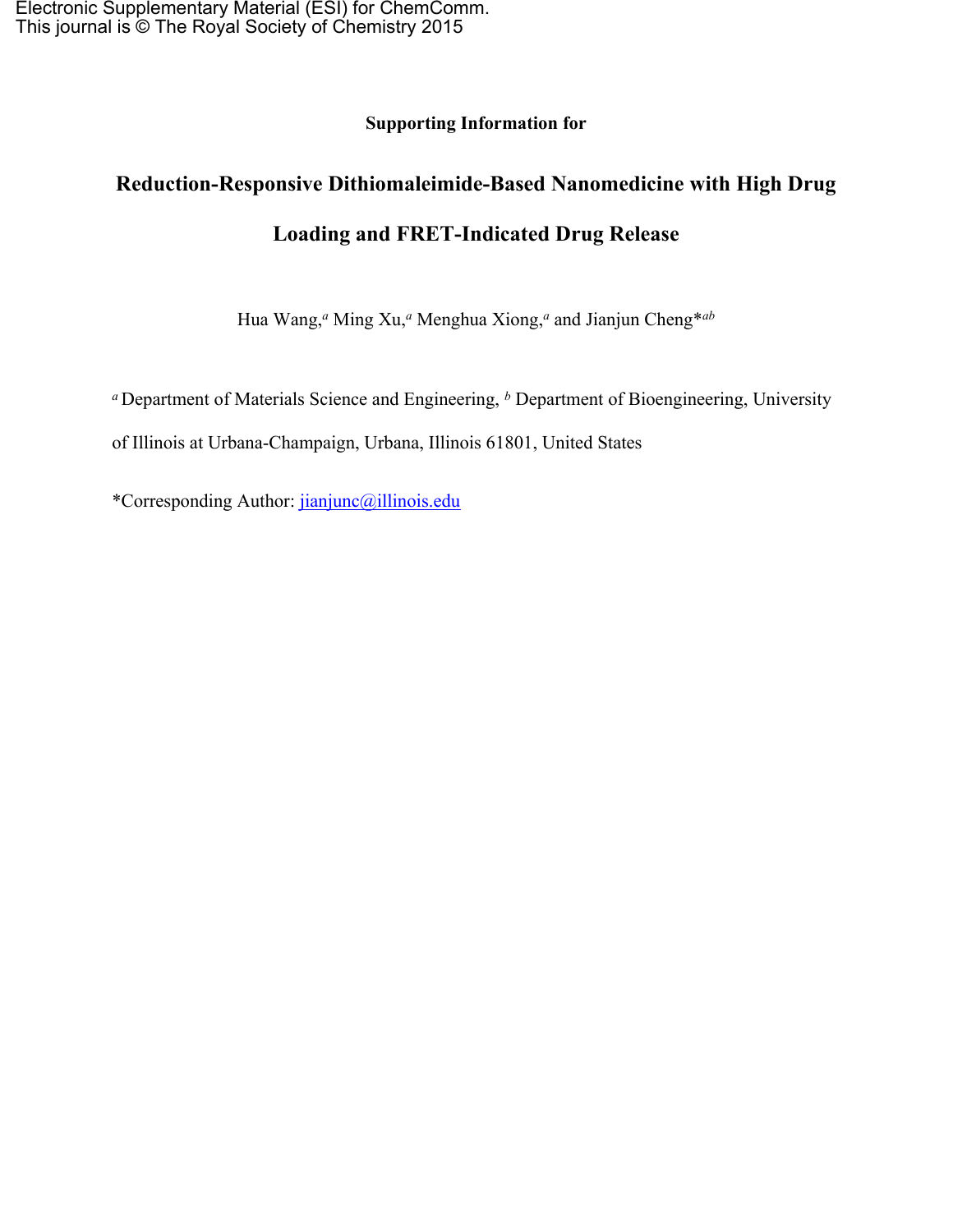### **Experimental section**

#### **Materials**

2,3-Dibromomaleimide and other materials were purchased from Sigma-Aldrich (St. Louis, MO, USA) unless otherwise noted. Triphosgene was purchased from Alfa Aesar (Ward Hill, MA, USA). TCEP.HCl (tris(2-carboxyethyl)phosphine hydrochloride) was purchased from Thermo Scientific (Waltham, MA, USA). Anhydrous dichloromethane (DCM), hexane, tetrahydrofuran (THF) and dimethylformamide (DMF) were purified by passing them through alumina columns and kept anhydrous by storing them in the presence of molecular sieves. Spectra/Por 6 dialysis tubing (MWCO 1K) was purchased from Spectrum Laboratories Inc (Rancho Dominguez, CA, USA). Phosphate-Buffered Saline (PBS) and Dulbecco's Modified Eagle Medium (DMEM) were obtained from Invitrogen (Carlsbad, CA, USA). LS174T colon cancer cell line was purchased from American Type Culture Collection (Manassas, VA, USA). Fetal Bovine Serum (FBS) was obtained from Lonza Walkersville Inc (Walkersville, MD, USA). 96 well BD Falcon culture plates were purchased from Fisher Scientific (Hampton, NH, USA).

### **Measurements**

Nuclear magnetic resonance (NMR) analyses were conducted on a Varian U500 (500 MHz) or a VXR500 (500 MHz) spectrometer. HPLC analyses were performed on a Shimadzu CBM-20A system (Shimadzu, Kyoto, Japan) equipped with SPD20A PDA detector (190nm-800nm) and RF10Axl fluorescence detector, and an analytical C18 column (Shimadzu, 3  $\mu$ m, 50\*4.6 mm, Kyoto, Japan). The size and size distribution of NPs were determined by ZetaPlus dynamic light scattering (DLS) detector (15 mW laser, incident beam = 676 nm, Brookhaven Instruments, Holtsville, NY, USA). Infrared spectra were recorded on a PerkinElmer 100 serial FTIR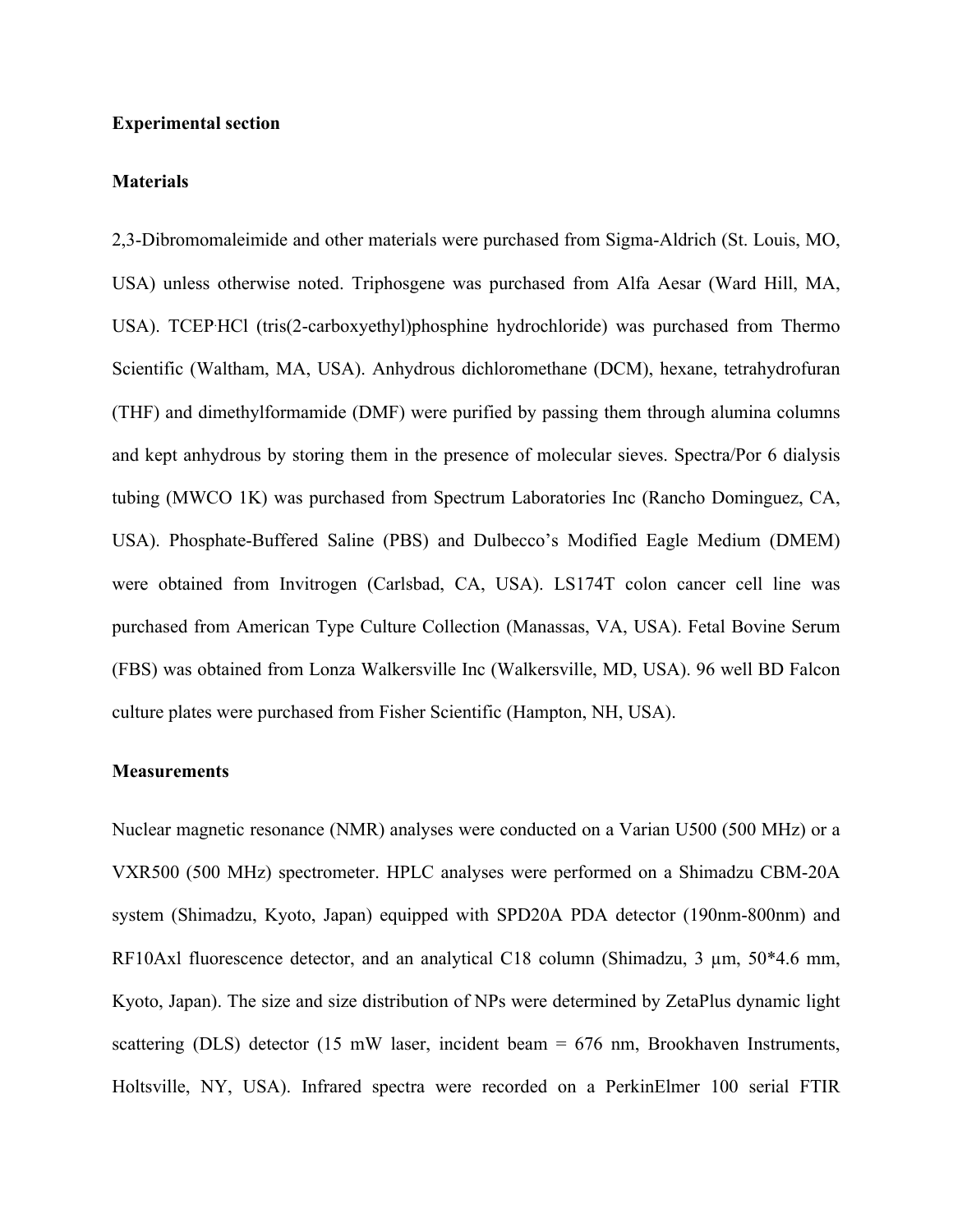spectrophotometer. Fluorescence spectra of compounds were measured on a LS55 fluorescence spectrometer (Perkin Elmer, Santa Clara, CA, USA). TEM images were collected on a JEOL 2100 cryo TEM.

**Synthesis of CPT-S-S-CPT**. CPT (2.0 mmol, 696.7 mg) was suspended in anhydrous DCM (30 mL), followed by addition of triphosgene (0.8 mmol, 237.4 mg) and 4-(dimethylamino)pyridine (DMAP, 2.0 mmol, 244.3 mg). The mixture was stirred at room temperature for 4 h until the solution became clear, at which time point 2-hydroxyethyl disulfide (0.8 mmol, 123.4 mg) in THF/DCM (1/3, v/v, 2 mL) was added in one portion. The reaction mixture was stirred at room temperature for another 24 h. Solvent was removed under reduced pressure and the crude product was purified by silica gel column chromatography using ethyl acetate to ethyl acetate/methanol (9/1, v/v) as the eluent. A light yellow solid was obtained (62% yield). LRMS (ESI)  $m/z$ : calculated for  $C_{46}H_{39}N_4O_{12}S_2$  [M+H]<sup>+</sup> 903.2, found 903.4.

**Synthesis of** *N***-propargyl-2,3-dibromomaleimide**. 2,3-dibromomaleimide (1.0 mmol, 254.9 mg) and propargyl bromide (2.5 mmol, 297.4 mg) were dissolved in acetone (60 mL), followed by addition of potassium carbonate (4.0 mmol, 552.8 mg). The mixture was stirred at room temperature for 48 h. The precipitate was filtrated off, and the solvent was removed. The crude product was purified by silica gel column chromatography using hexane/ethyl acetate  $(1/1, v/v)$ as the eluent (50% yield). LRMS (ESI)  $m/z$ : calculated for  $C_7H_4Br_2NO_2$  [M+H]<sup>+</sup> 293.9, found 293.8.

**Synthesis of (CPT)2-Mal-alkyne**. CPT-S-S-CPT (0.2 mmol, 180.4 mg) and *N*-propargyl-2,3 dibromomaleimide (0.18 mmol, 52.7 mg) were dissolved in THF/methanol (1/3, v/v, 30 mL), followed by addition of triethylamine (0.56 mmol, 56.7 mg) and TCEP.HCl (0.2 mmol, 57.3 mg).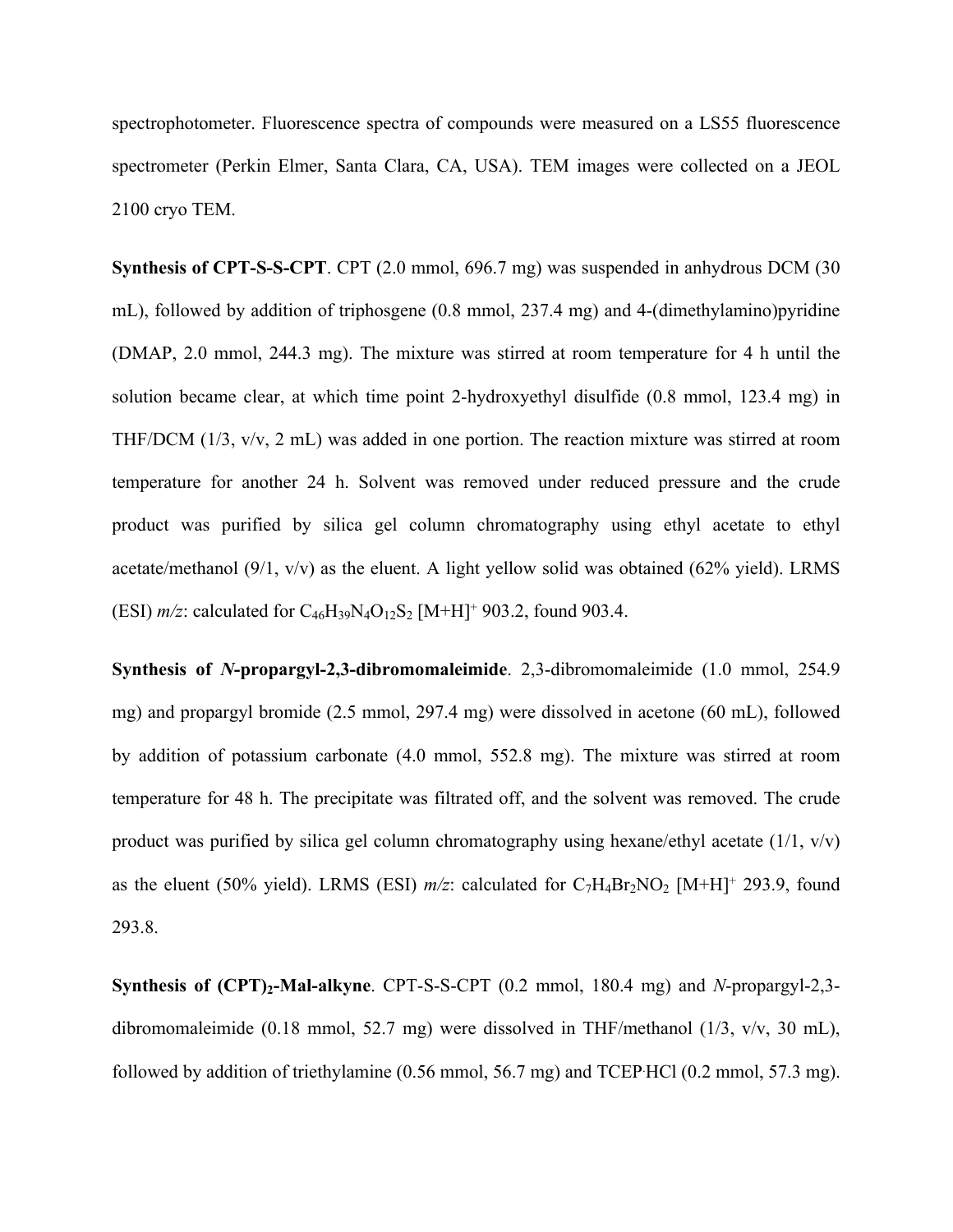The mixture was stirred at room temperature for 24 h. Solvent was removed under reduced pressure, and the solid residue was purified by silica gel column chromatography using ethyl acetate to ethyl acetate/methanol  $(9/1, v/v)$  as the eluent. A yellow solid was obtained  $(40\%$ yield). LRMS (ESI)  $m/z$ : calculated for  $C_{53}H_{42}N_5O_{14}S_2$  [M+H]<sup>+</sup> 1036.2, found 1036.5.

**Synthesis of**  $(CPT)$ **<sub>2</sub>-Mal-PEG**.  $(CPT)$ <sub>2</sub>-Mal-alkyne  $(0.025 \text{ mmol}, 25.9 \text{ mg})$  and PEG-N<sub>3</sub>  $(0.025 \text{ mmol}, 25.9 \text{ mg})$ mmol) were dissolved in anhydrous DMF (5 mL), followed by addition of copper bromide (0.01 mmol, 1.4 mg) and *N*, *N*, *N'*, *N''*, *N''*-pentamethyldiethylenetriamine (PMDETA, 0.01 mmol, 1.8 mg). The mixture was stirred at  $40^{\circ}$ C for 24 h. Copper salt was removed by passing the reaction mixture through an aluminum column. The crude product was purified by silica gel column (short PEG segment) or by ultracentrifugation (long PEG segment).

**Preparation of**  $(CPT)_{2}$ **-Mal-PEG<sub>1k</sub> NPs**.  $(CPT)_{2}$ -Mal-PEG<sub>1k</sub> in DMF (10 mg/mL, 100 µL) was stirred vigorously and slowly added nanopure water (4 mL) dropwise in 30 min. After the addition of nanopure water was complete, the solution was stirred for another 4 h prior to dialysis against DI water for 48 h.

**General procedures for the synthesis of 2,3-dithiomaleimides**. 2,3-dibromomaleimide (1 molar equivalent) was added to a mixture of thiol (2.1 molar equivalents) and triethylamine (2.1 molar equivalents) in anhydrous methanol, and the mixture was stirred at room temperature for 2 h-6 h, at which point TLC should show complete consumption of 2,3-dibromomaleimide.

## **GSH-induced degradation of (CPT)2-Mal-PEG1k**

(1) **Fluorescence measurements**: (CPT)2-Mal-PEG1k in methanol (50 μg/mL, 2.5 mL) was added to a cuvette. GSH was added with a final concentration of 5 mM. The mixture was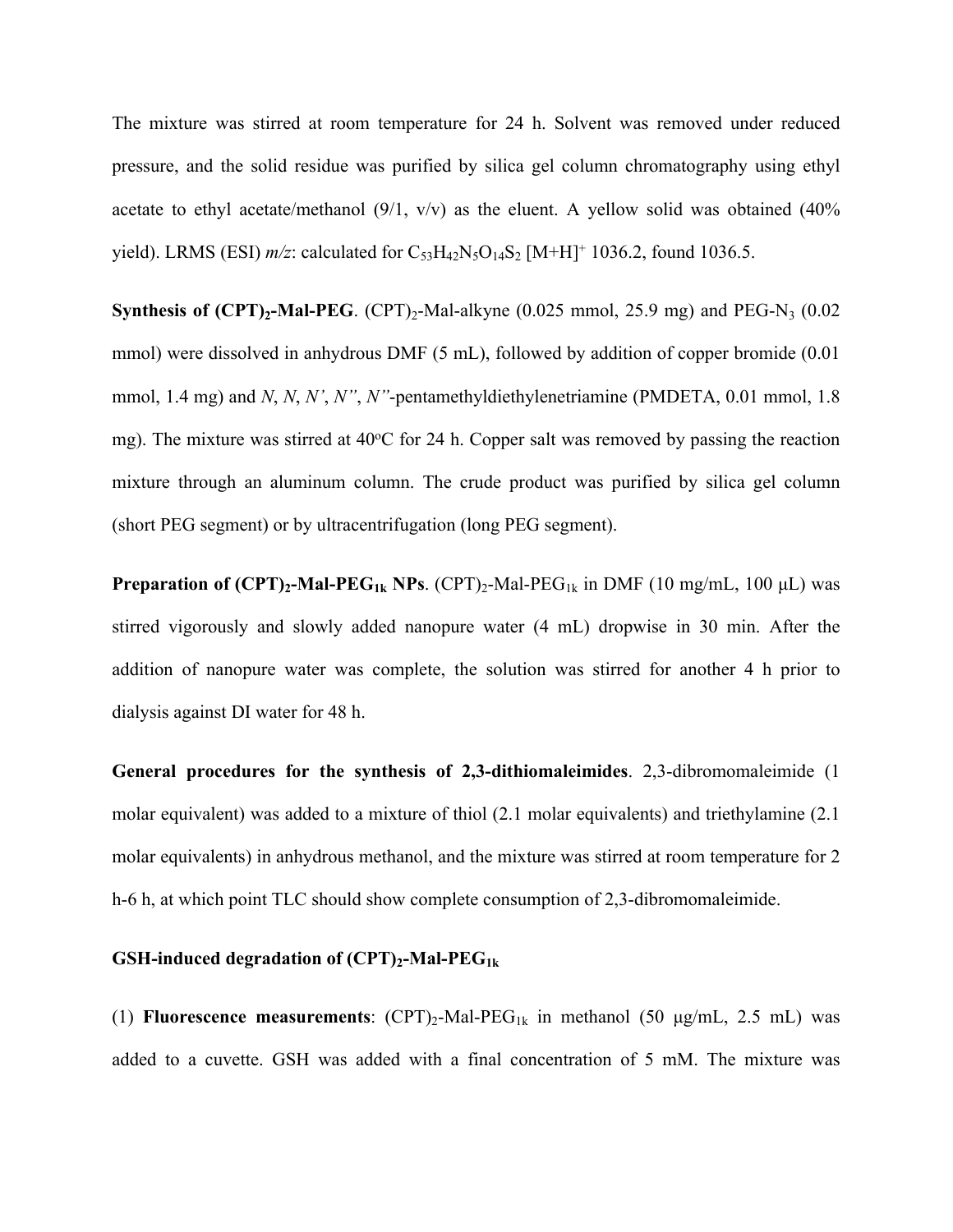incubated at 37<sup>o</sup>C (100 rpm). At selected time points, the solution was sent for fluorescence measurement on a fluorescence spectrometer.

(2) **Determination of CPT** release kinetics by HPLC:  $(CPT)_{2}$ -Mal-PEG<sub>1k</sub> in methanol (50) μg/mL, 1 mL) was added to a HPLC vial. GSH was added with a final concentration of 5 mM and the mixture was incubated at  $37^{\circ}$ C (100 rpm). At selected time points, the sample was run on HPLC. A mixture of acetonitrile and water (containing 0.1% TFA) at a volume ratio of 2:3 was used as the mobile phase. A fluorescence detector (excitation wavelength: 370 nm, emission wavelength: 430 nm) and a PDA detector (190-800 nm) were used. The flow rate was set at 1.5 mL/min. Released CPT was quantified by the standard curve of free CPT.

## **GSH-induced degradation of (CPT)2-Mal-PEG1k NPs**

(1) **Fluorescence and DLS measurements**:  $(CPT)_{2}$ -Mal-PEG<sub>1k</sub> NPs in PBS (100  $\mu$ g/mL, 2.5) mL) in a cuvette was incubated with or without the presence of GSH (5 mM) at 37<sup>o</sup>C (100 rpm). At selected time points, the solution was sent for fluorescence measurement on a fluorescence spectrometer. After the fluorescence measurement, the same solution was measured by DLS to determine the size and the count rate of NPs.

(2) **Determination of CPT release kinetics by HPLC**: (CPT)2-Mal-PEG1k NPs were dispersed in PBS (100  $\mu$ g/mL, 2 mL, pH = 7.4) and transferred into a dialysis bag. The dialysis bag was then immersed in PBS (40 mL) with or without GSH (1 mM or 5 mM) and incubated at 37°C (100 rpm). At selected time points, 1 mL aliquot of the dialysis medium was withdrawn and brought to  $pH = 2$  with phosphoric acid (85%, 10  $\mu$ L) prior to HPLC measurement and the same amount of fresh medium was added. A mixture of acetonitrile and water (containing 0.1% TFA) at a volume ratio of 2:3 was used as the mobile phase for HPLC measurements. A fluorescence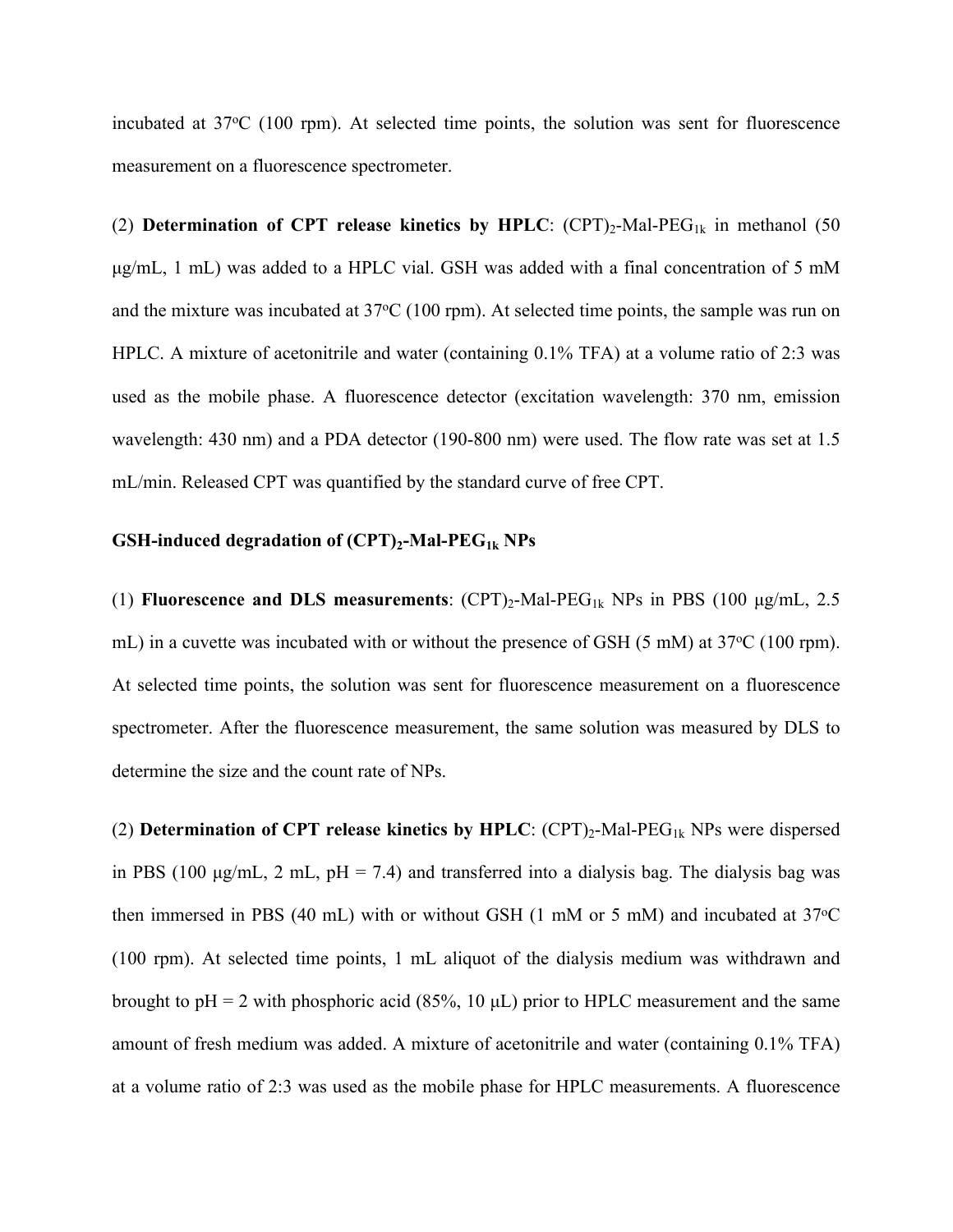detector (excitation wavelength: 370 nm, emission wavelength: 430 nm) and a PDA detector (190-800 nm) were used. The flow rate was set at 1.5 mL/min. Released CPT was quantified by the standard curve of free CPT.

**MTT** study. *In vitro* cytotoxicity of  $(CPT)_{2}$ -Mal-PEG<sub>1k</sub> NPs and free CPT was measured by MTT assay. LS174T colon cancer cells were seeded in a 96-well plate at an initial density of  $4\times10^3$  cells/well, allowed to attach for 24 h and treated with free CPT or NPs at various CPT concentrations for 48 h at 37 °C. Cells without NP or free CPT treatment were used as control. Free CPT of various concentrations were first dissolved in DMSO and then diluted with a 10 fold volume of PBS prior to adding to the cells. The MTT assay was performed by following the standard procedures.

**Influence of GSH-OEt on the cytotoxicity of (CPT)2-Mal-PEG1k NPs and free CPT against LS174T cells**. LS174T cells were seeded in a 96-well plate with an initial density of  $4 \times 10^3$ cells/well and allowed to attach for 24 h. GSH-OEt with a final concentration of 10 mM was added and incubated with the cells for 4 h. Then the medium was replaced with fresh medium, followed by addition of  $(CPT)_2$ -Mal-PEG<sub>1k</sub> NPs or free CPT at various CPT concentrations. Cells were further incubated for 48 h. Cell viability was determined by the MTT assay.

**TEM measurements**. TEM samples were prepared on 200 mesh carbon film supported copper grids. One drop of the NP solution ( $\sim 10 \mu L$ ) (0.25-0.5 mg/mL) was placed on the grid and allowed to stand for 10 min. Filter paper was then used to remove the residual solution. The resulting sample was imaged using JEOL 2100 Cryo TEM at 200 kV.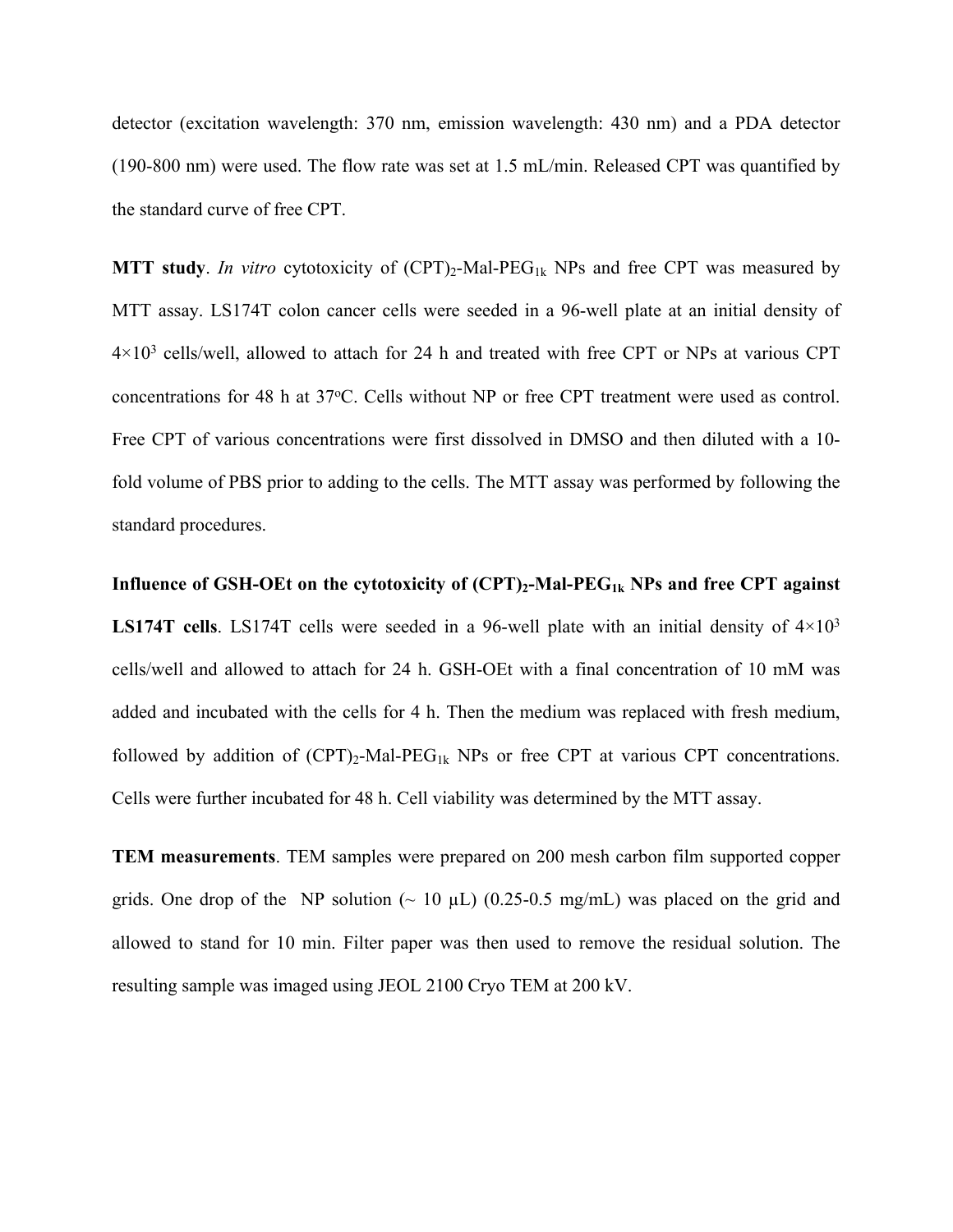

**Figure S1**. <sup>1</sup>H NMR spectrum of *N*-propargyl-2,3-dibromomaleimide in CDCl<sub>3</sub>.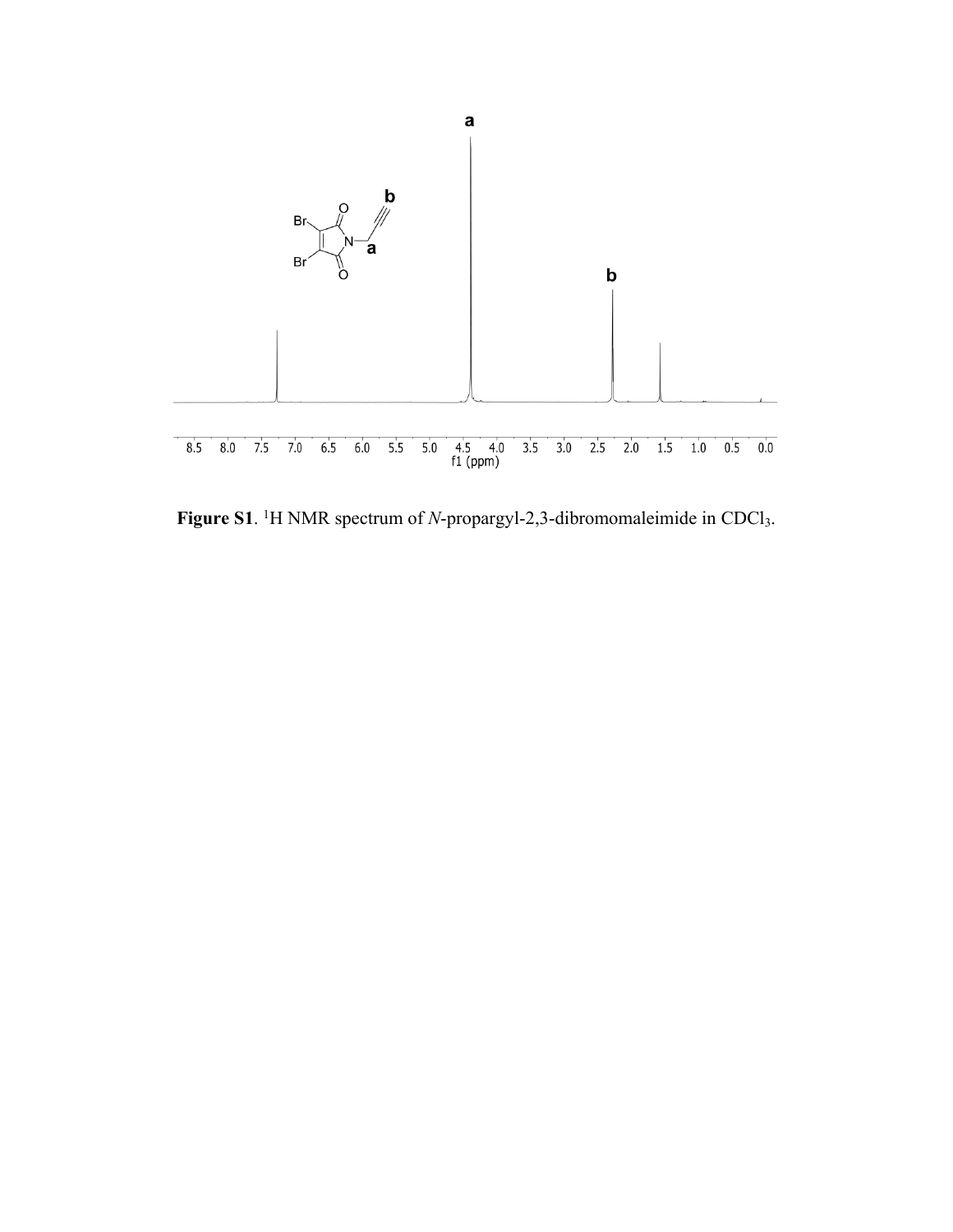

**Figure S2.** <sup>13</sup>C NMR spectrum of *N*-propargyl-2,3-dibromomaleimide in CDCl<sub>3</sub>.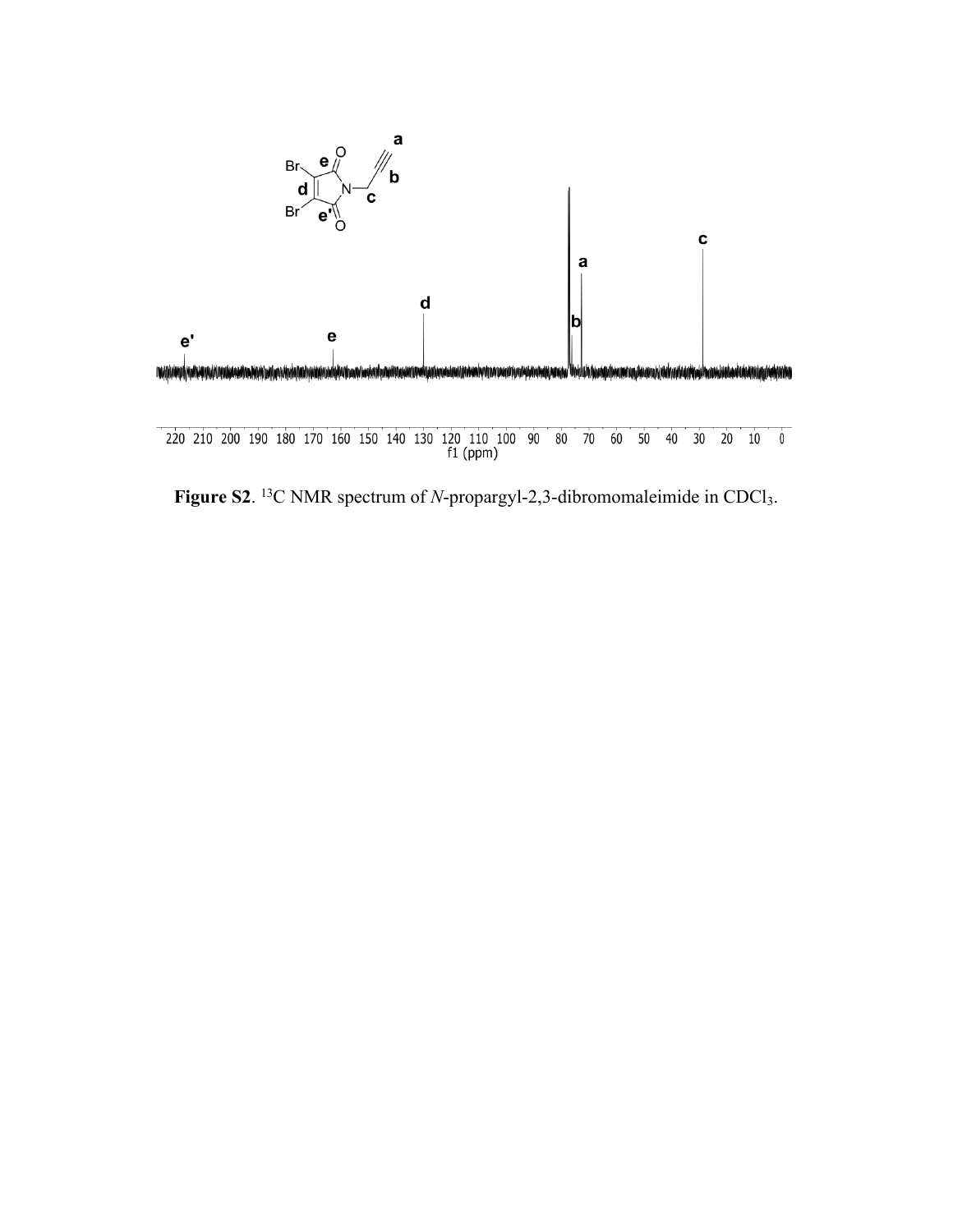

Figure S3. <sup>1</sup>H NMR spectrum of CPT-S-S-CPT in CDCl<sub>3</sub>.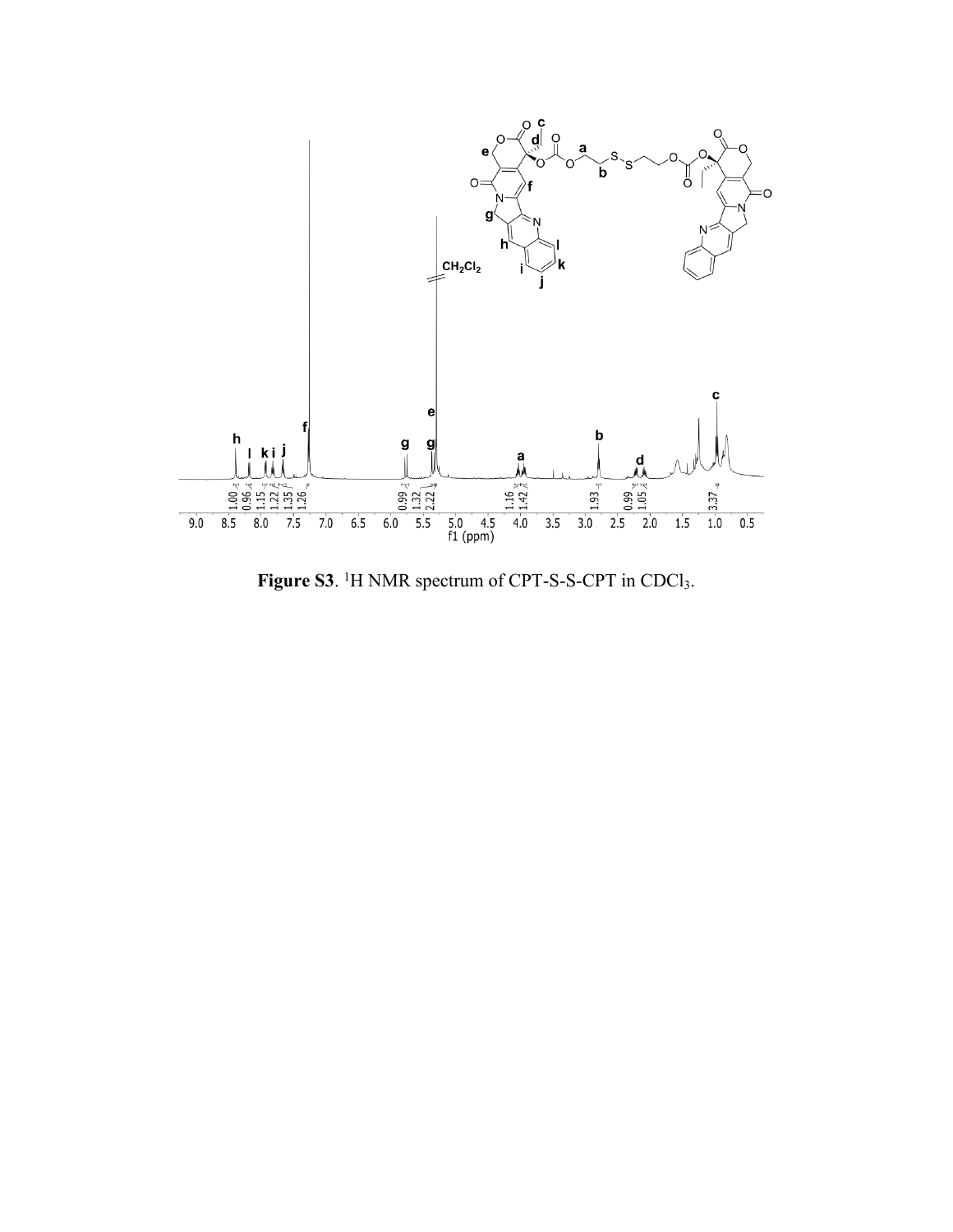

Figure S4. <sup>1</sup>H NMR spectrum of  $(CPT)_{2}$ -Mal-alkyne in CDCl<sub>3</sub>.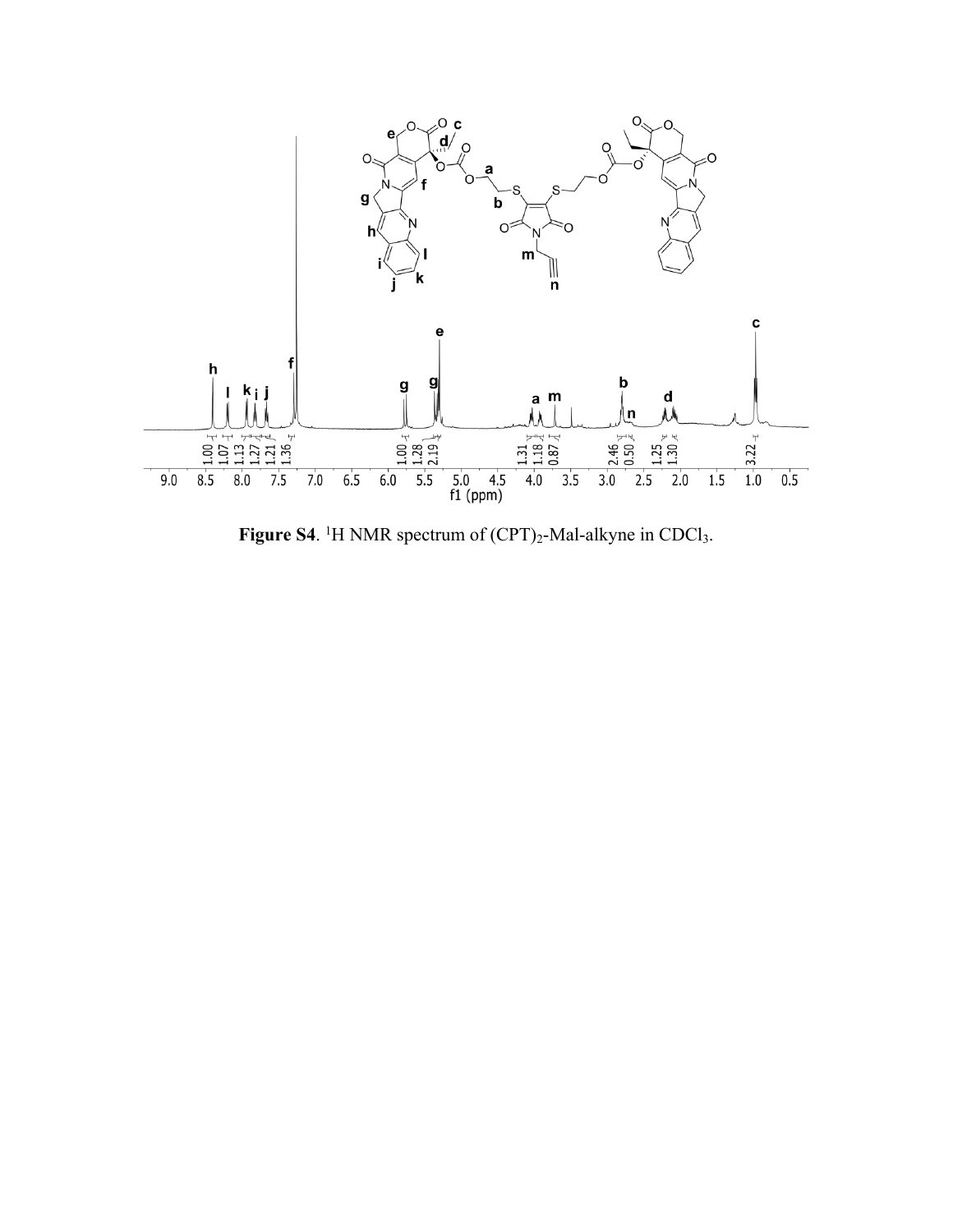

Figure S5. <sup>1</sup>H NMR spectrum of  $(CPT)_{2}$ -Mal-PEG<sub>1k</sub> in CDCl<sub>3</sub>.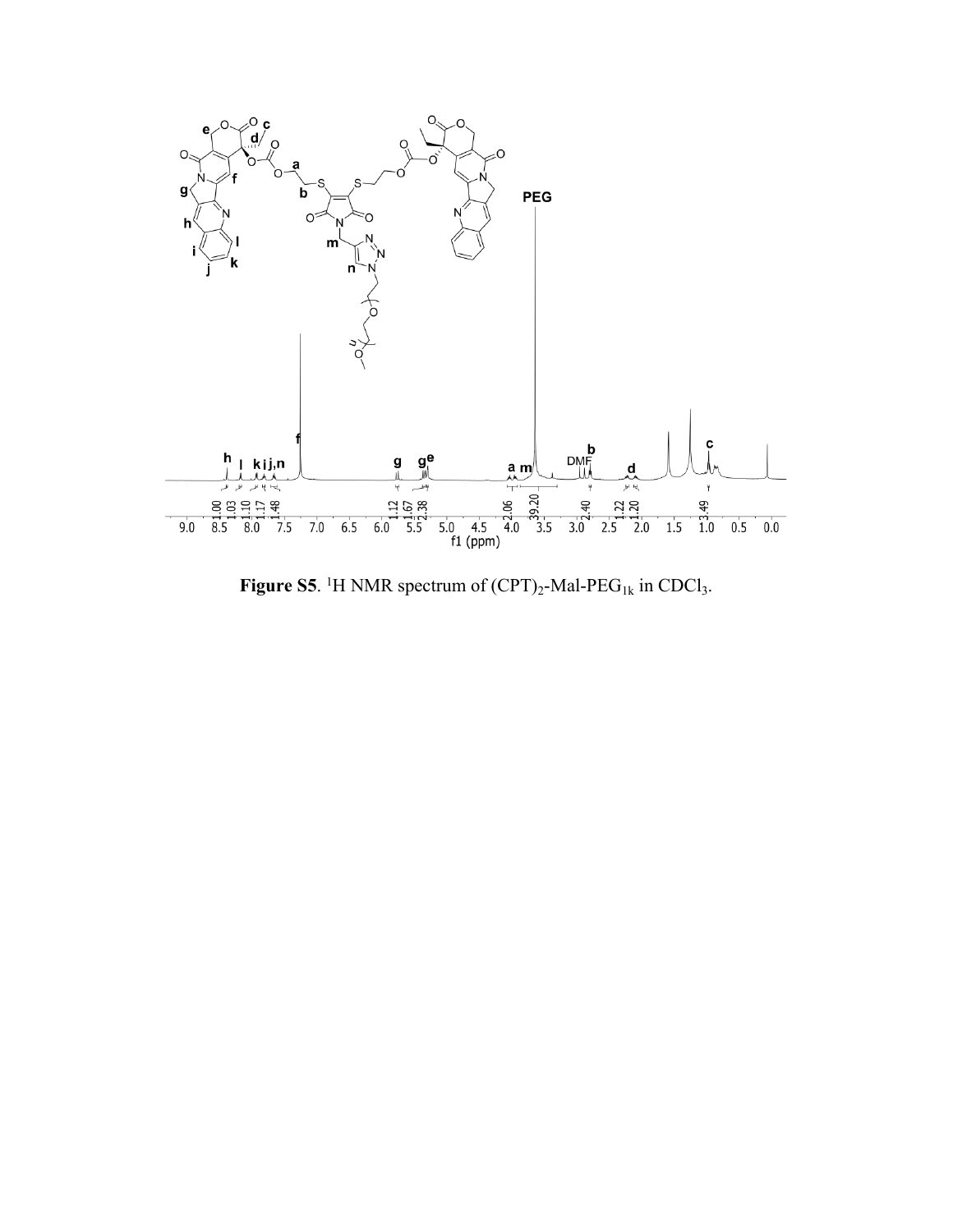

**Figure S6**. Fluorescence spectra of free CPT and two representative 2,3-dithiomaleimides: 2,3 di(dodecylthio)maleimide and 2,3-di(hydroxylethylthio)maleimide. Methanol was used as the solvent.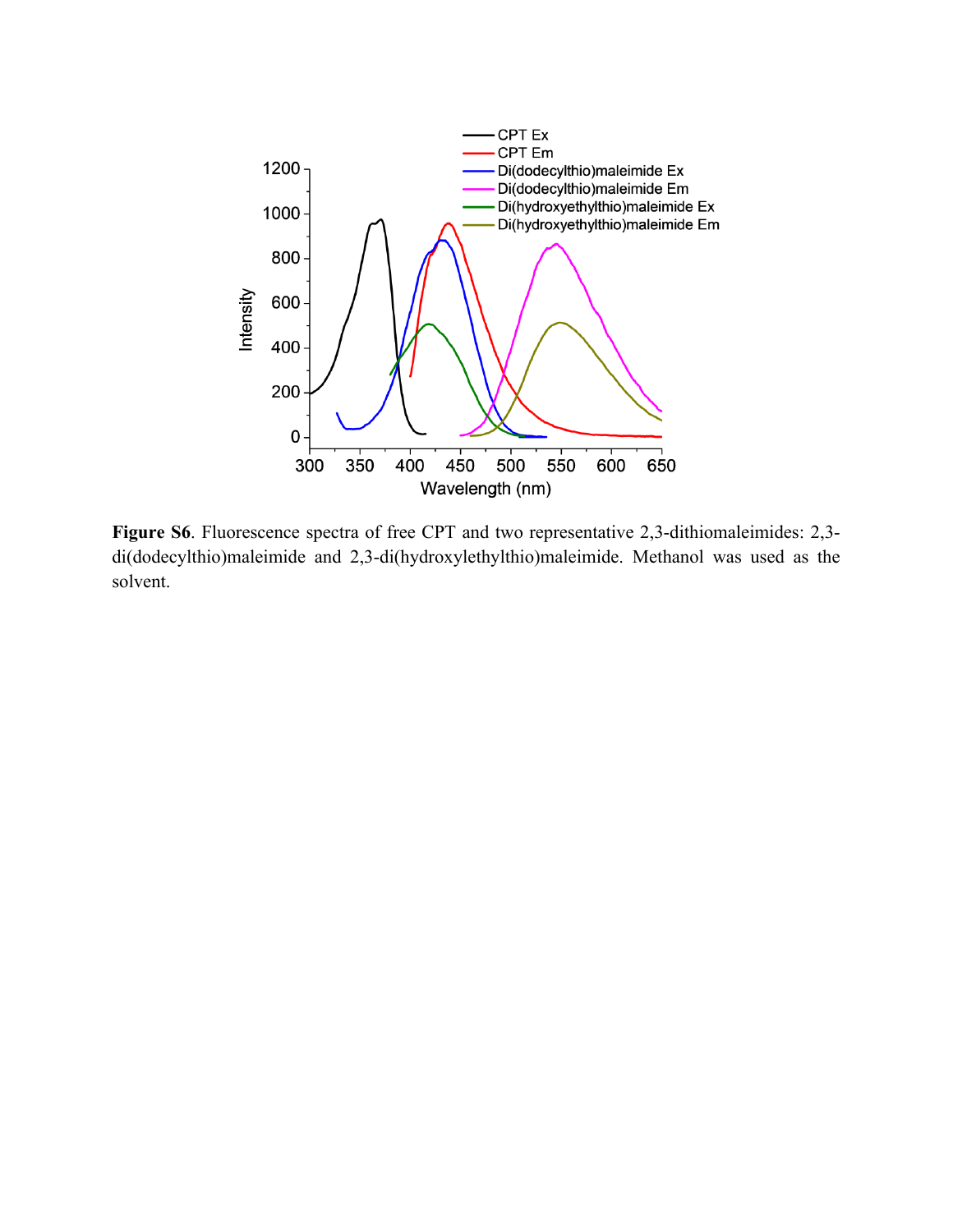

**Figure S7**. HPLC profiles of  $(CPT)_2$ -Mal-PEG<sub>1k</sub> after treated with 5 mM GSH for 0, 15, 30, and 60 min, respectively. The absorbance wavelength was set at 370 nm.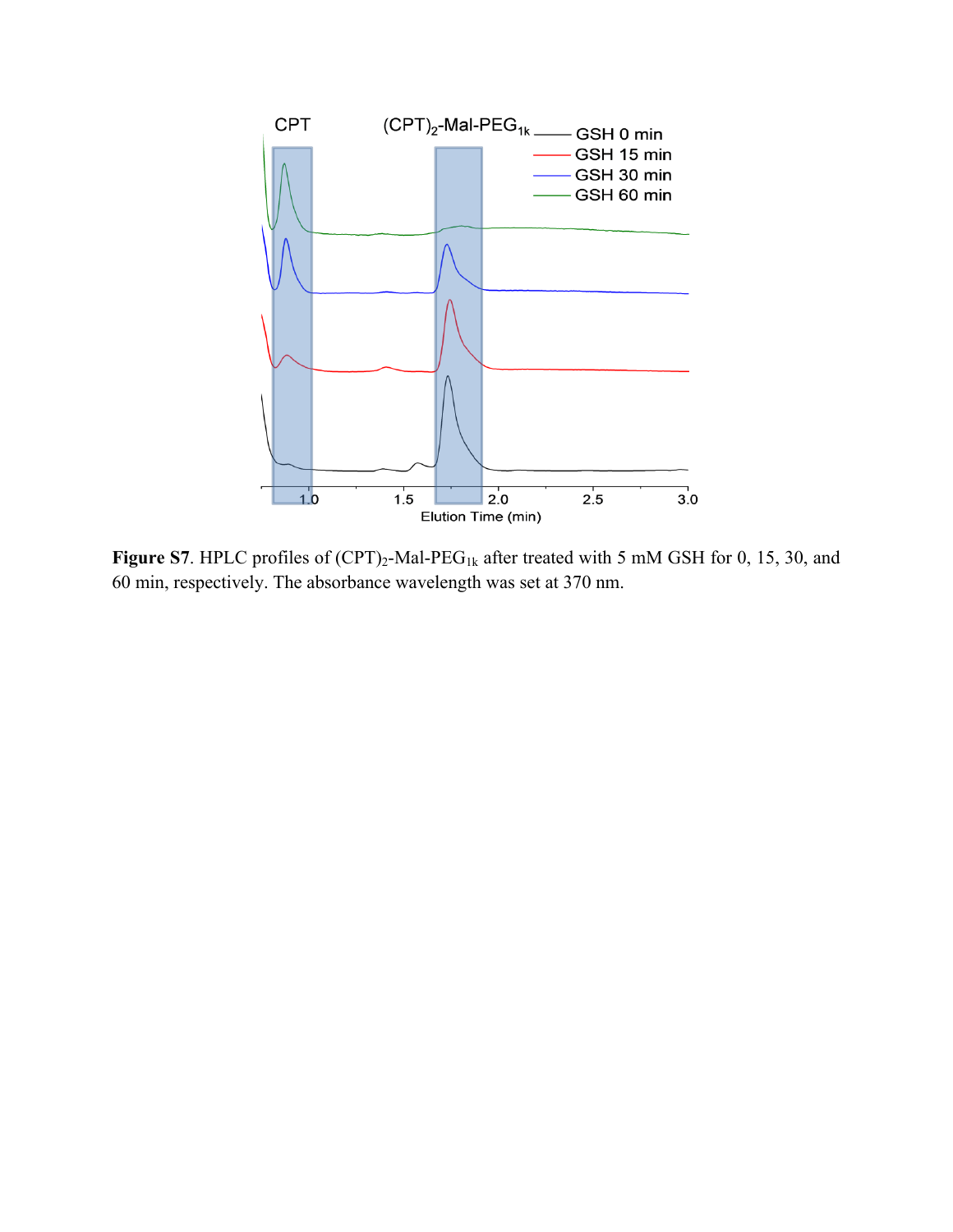

**Figure S8**. (a) CPT release profiles and (b) Increase of  $I_{438}/I_{550}$  of  $(CPT)_2$ -Mal-PEG<sub>1k</sub> in methanol over time in the presence of 5mM GSH.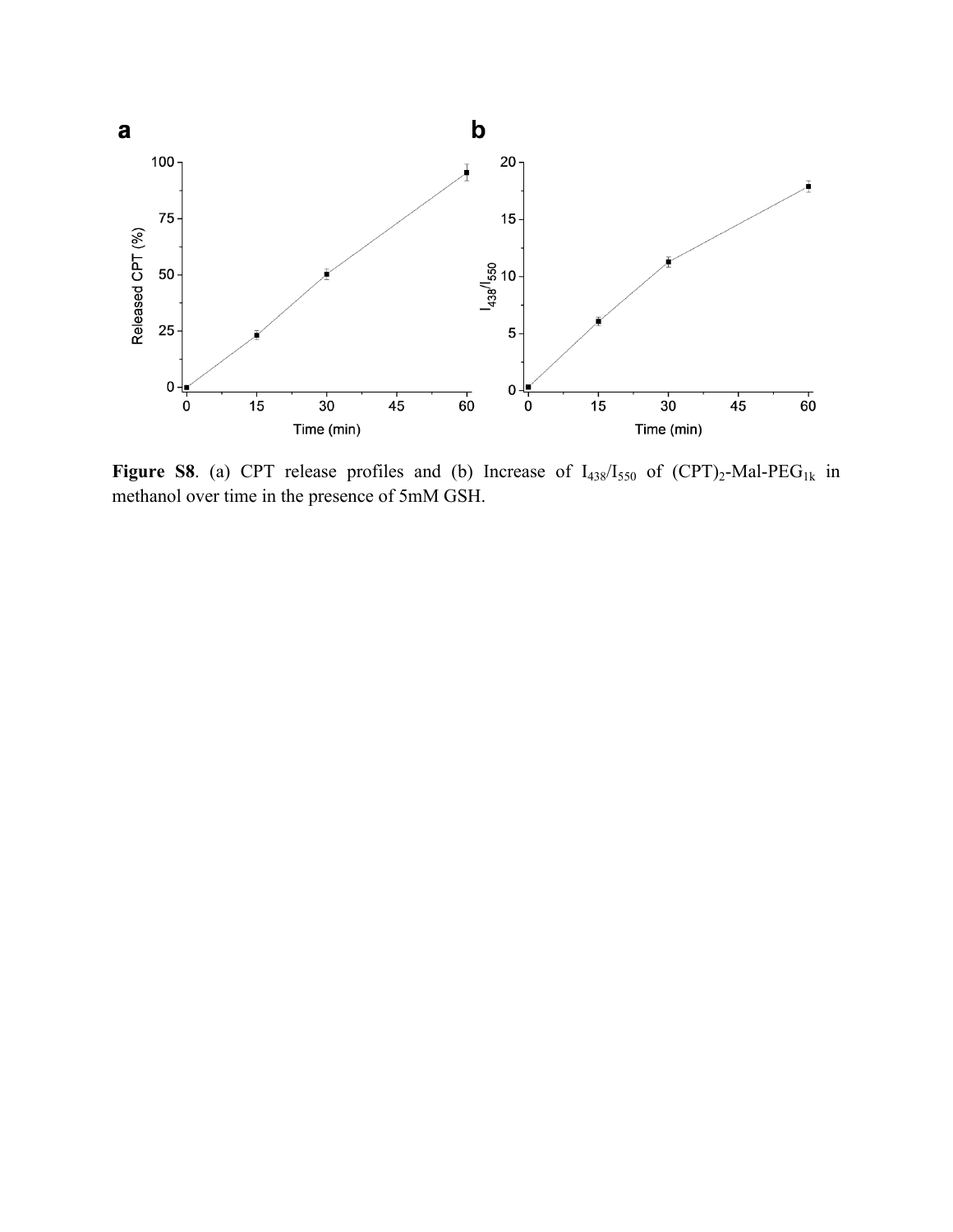

Figure S9. Change of  $I_{438}/I_{550}$  of CPT<sub>2</sub>-Mal-PEG<sub>1k</sub> NPs over concentration. CPT<sub>2</sub>-Mal-PEG<sub>1k</sub> NPs with different final concentrations were dispersed in PBS for fluorescence measurements.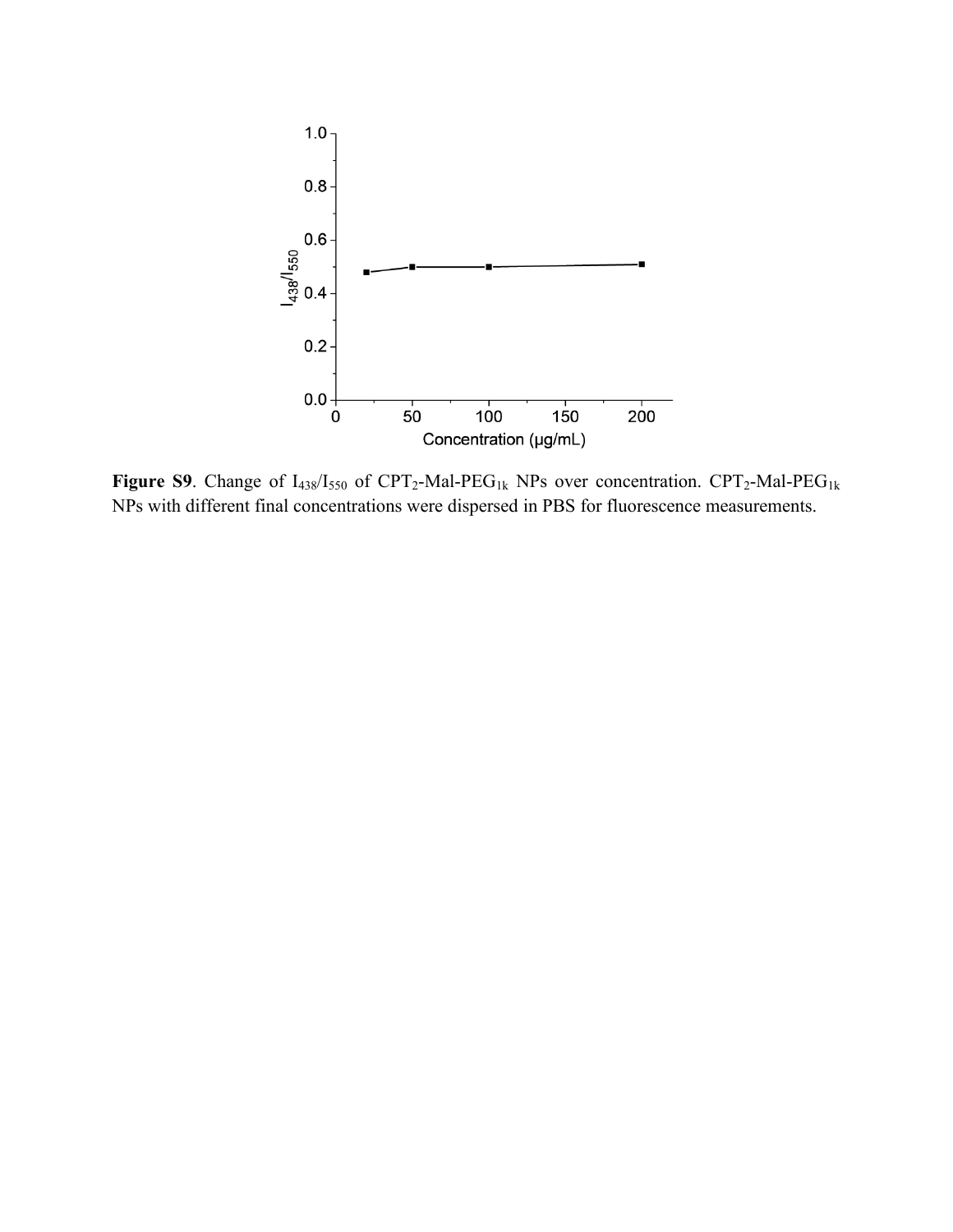

**Figure S10**. Changes of size (black line) and count rate (red line) of  $(CPT)_{2}$ -Mal-PEG<sub>1k</sub> NPs over time in the presence of 5 mM GSH.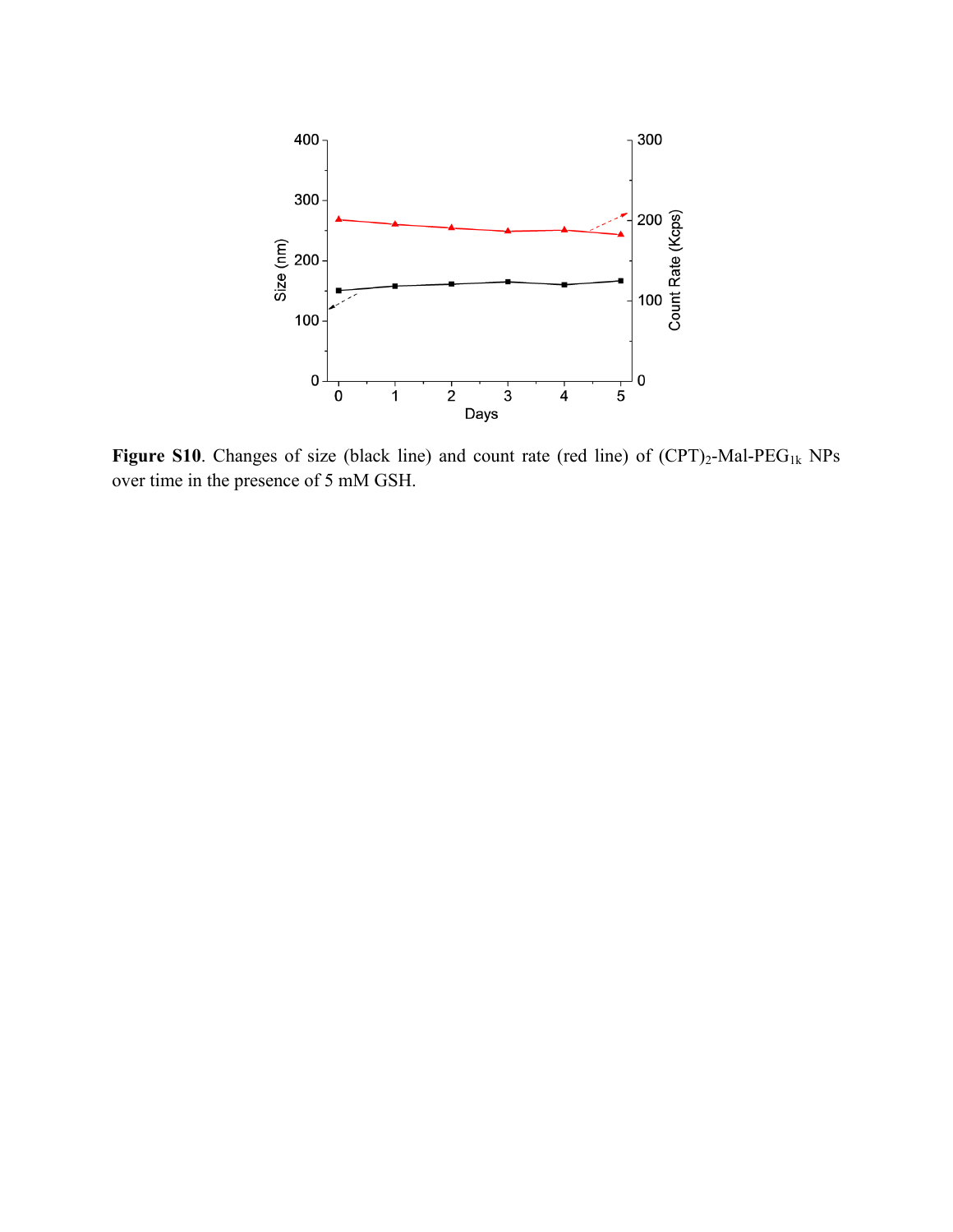

**Figure S11**. DLS characterization of (CPT)<sub>2</sub>-Mal-PEG<sub>1k</sub> NPs after treated with 5 mM GSH for 8 h.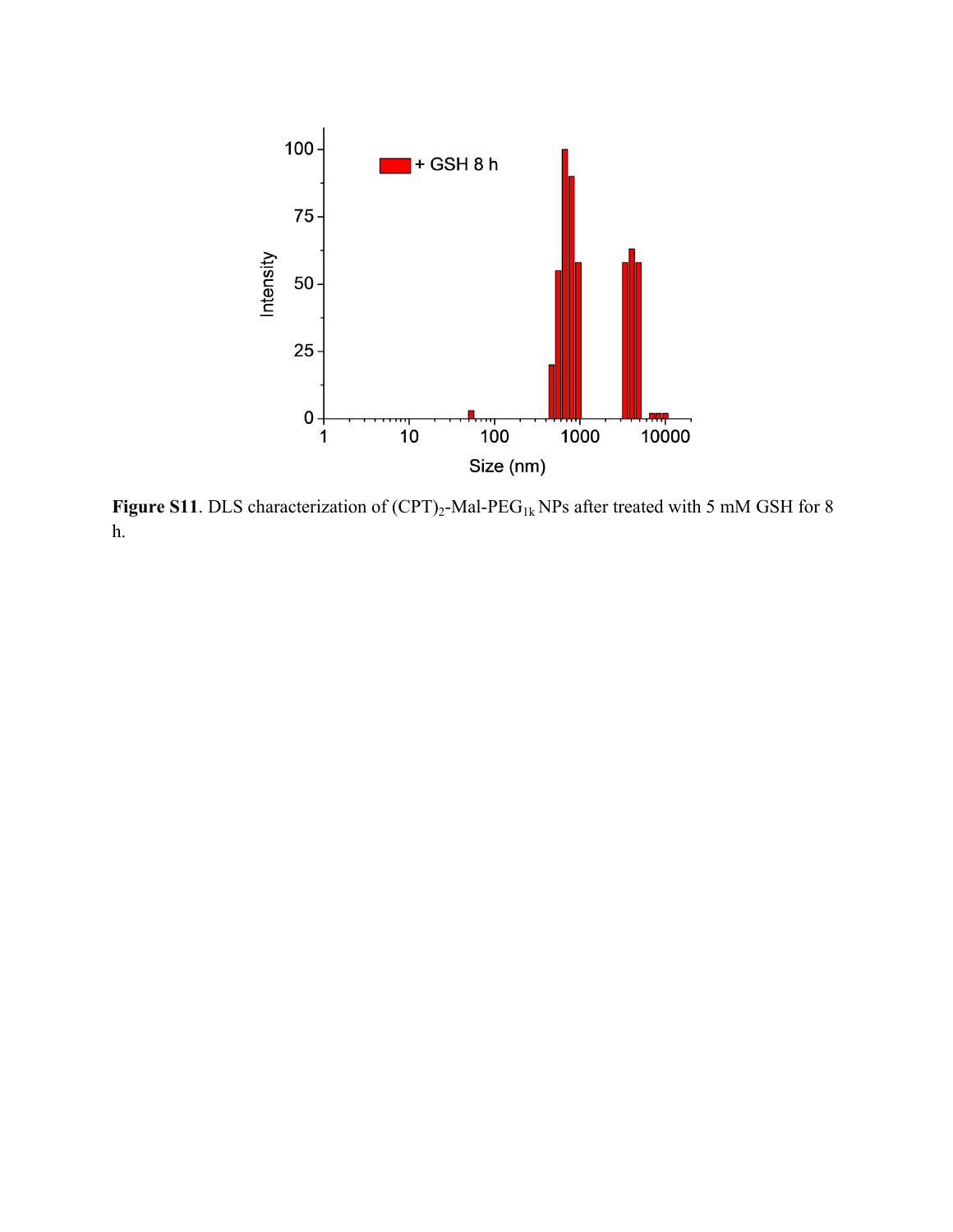

**Figure S12**. (a) Increase of  $I_{438}/I_{550}$  of  $(CPT)_2$ -Mal-PEG<sub>1k</sub> NPs over time in the presence of 5 mM GSH. (b) Correlation of  $I_{438}/I_{550}$  to the percentage of released CPT from (CPT)<sub>2</sub>-Mal-PEG<sub>1k</sub> NPs in the presence of 5 mM GSH.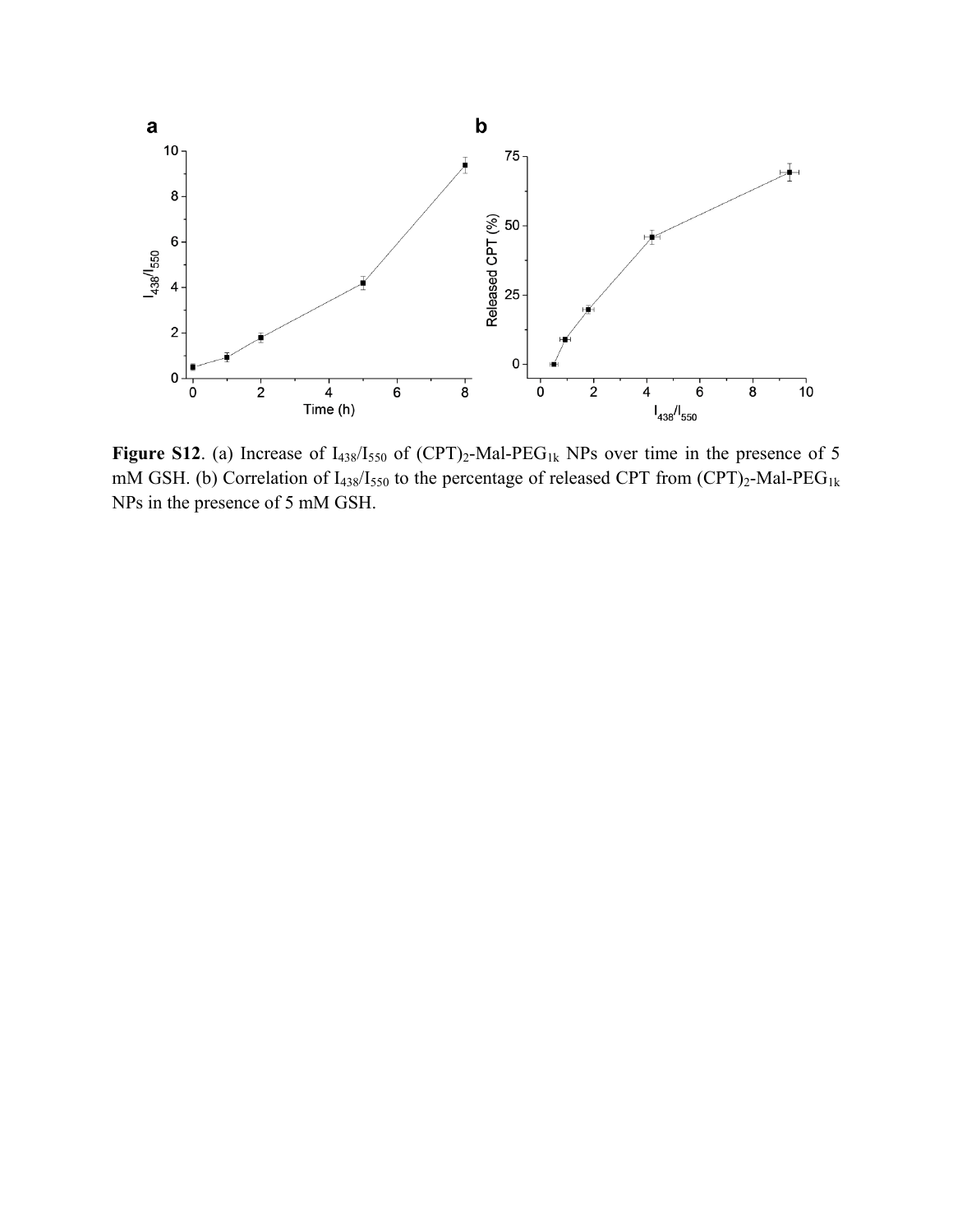

**Figure S13**. Viability of LS174T colon cancer cells after treated with free CPT or (CPT)<sub>2</sub>-Mal- $\overline{PEG}_{1k}$  NPs at various CPT concentrations for 48 h.